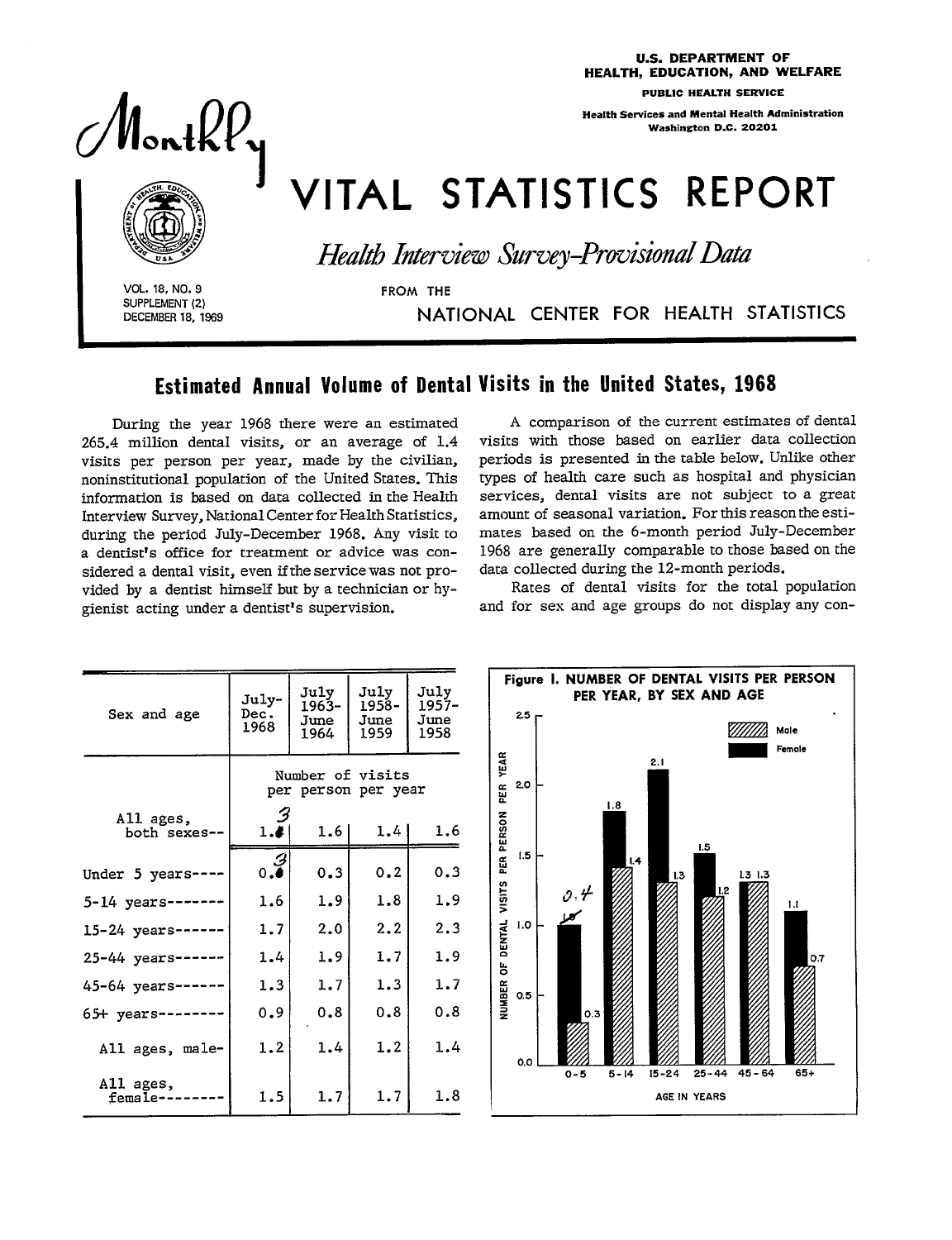sistent trend patterns during the period 1957-68. During 1968 the rate of dental visits varied with sex and age (fig. 1), with the lower estimates for those under 5 years of age and for those aged 65 years and over. The infrequency of visits among children under 5 years of age probably reflects not only less need for dental care because of the absence of teeth in a portion of this population but also less utilization of needed services because of a popular

belief that the short life span of the primary teeth reduces the importance of general dental care for young children. The low rate of dental visits for persons aged 65 years and over is not surprising since for many of these people the need for much dental care has been removed by loss of teeth or procurement of dentures prior to age 65. The rates for females exceeded those for males, especially in the middle of the age scale. The higher rate for females may be

 $\sim$ 

| Age                     | A11<br>regions                                 | Northeast | North<br>Central |     | West |  |  |  |
|-------------------------|------------------------------------------------|-----------|------------------|-----|------|--|--|--|
|                         | $\hat{z}$ Number of visits per person per year |           |                  |     |      |  |  |  |
| All ages-               | 1.41                                           | 1.8       | 1.4              | 1.0 | 1.4  |  |  |  |
| Under 15 years-         | $\overline{a}$                                 | 1.5       | 1.4              | 0.8 | 1.3  |  |  |  |
| 15-24 years--------     | 1.7                                            | 2.5       | 2.0              | 1.1 | 1.6  |  |  |  |
| 25-44 years---------    | 1.4                                            | 1.7       | 1.4              | 1.1 | 1.5  |  |  |  |
| 45 years and over------ | 1.2                                            | 1.4       | 1.1              | 1.0 | 1.4  |  |  |  |

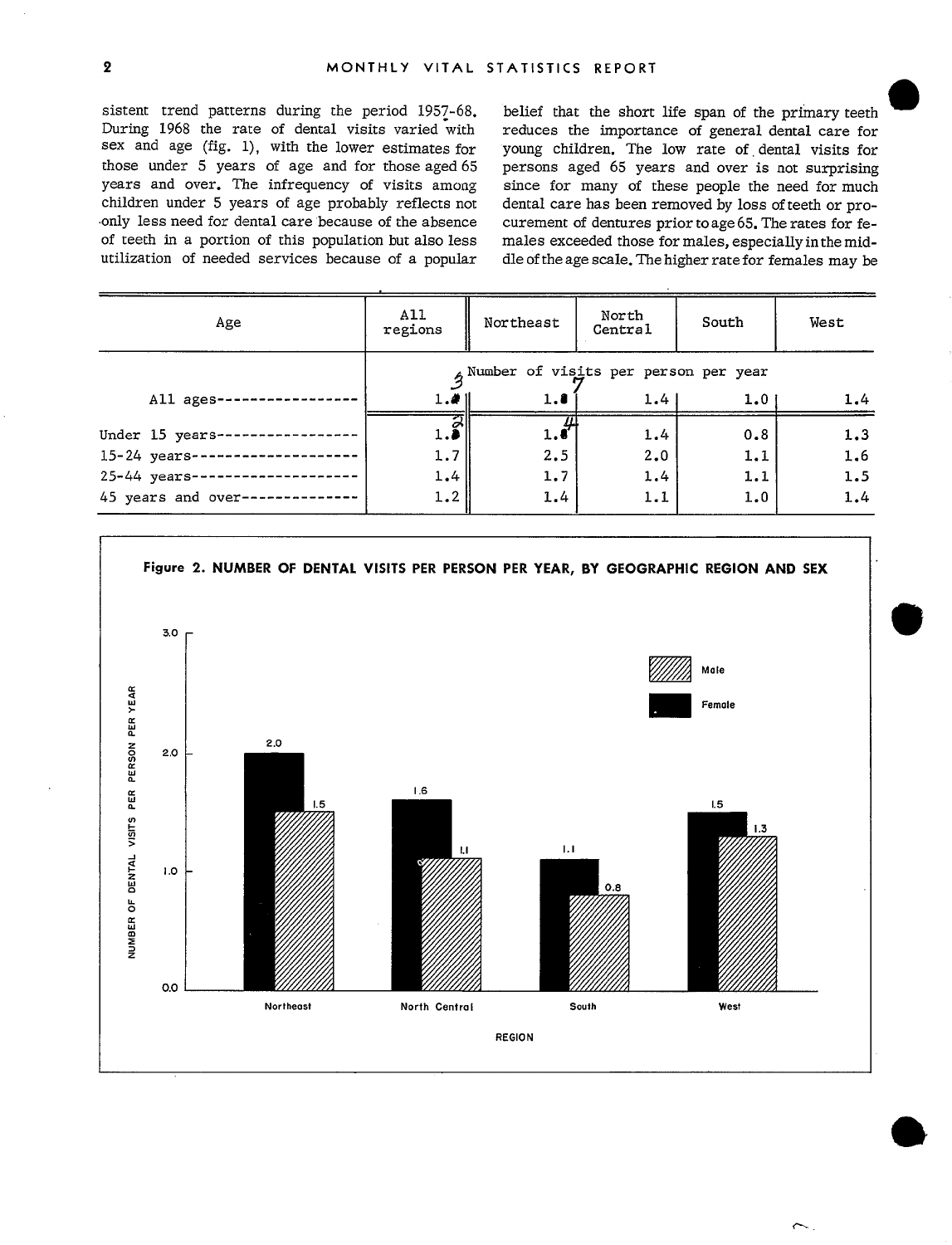3

due to either a greater concern for appearance or a higher level of dental health consciousness or both.

The number of dental visits per person was highest in the Northeast Region  $(1.1)$  and lowest in the South (1.0). These ranks were held by the Northeast and South, respectively, for all age groups shown in the table on page 2. The Northeast Region produced the highest rates of dental visits for both sex groups (1.5) for males and  $20$  for females) as shown in figure 2. 1.8

The rate of dental visits by family income and age are shown in the following table. Generally speaking, rates increased as level of family income increased. Level of family income, although not a precise measure of per capita wealth, can be considered an indicator of economic status. Thus the ability to pay for dental care may partially explain the relationship of amount of family income to the number of dental visits per person (fig. 3).

| Age                   | A11<br>incomes | Under<br>\$3,000                     | $$3,000-$<br>\$4,999 | $$5.000-$<br>\$6,999 | $$7,000-$<br>\$9,999 | $$10,000-$<br>\$14,999 | \$15,000<br>and over |  |  |
|-----------------------|----------------|--------------------------------------|----------------------|----------------------|----------------------|------------------------|----------------------|--|--|
|                       |                | Number of visits per person per year |                      |                      |                      |                        |                      |  |  |
| All ages-             | 1.1            | 0.9                                  | 0.91                 | 1.0 <sub>1</sub>     | 1.4                  | 1.8                    | 2.4                  |  |  |
| Under 15 years-       | 1.5            | $\frac{\delta_i \#}{\delta}$         | 0.6                  | 0.8                  | 1.4                  | 1.4                    | 2.3                  |  |  |
| $15 - 24$ years --    | 1.7            | 1.0                                  | 0.9                  | 1.4                  | 1.7                  | 2.8                    | 2.6                  |  |  |
| 25-44 years --        | 1.4            | 1.1                                  | 1.2                  | 1.0                  | 1.3                  | 1.7                    | 1.9                  |  |  |
| 45 years and over---- | 1.2            | 0.6                                  | 1.1                  | 1.0                  | 1.1                  | 1.7                    | 2.7                  |  |  |

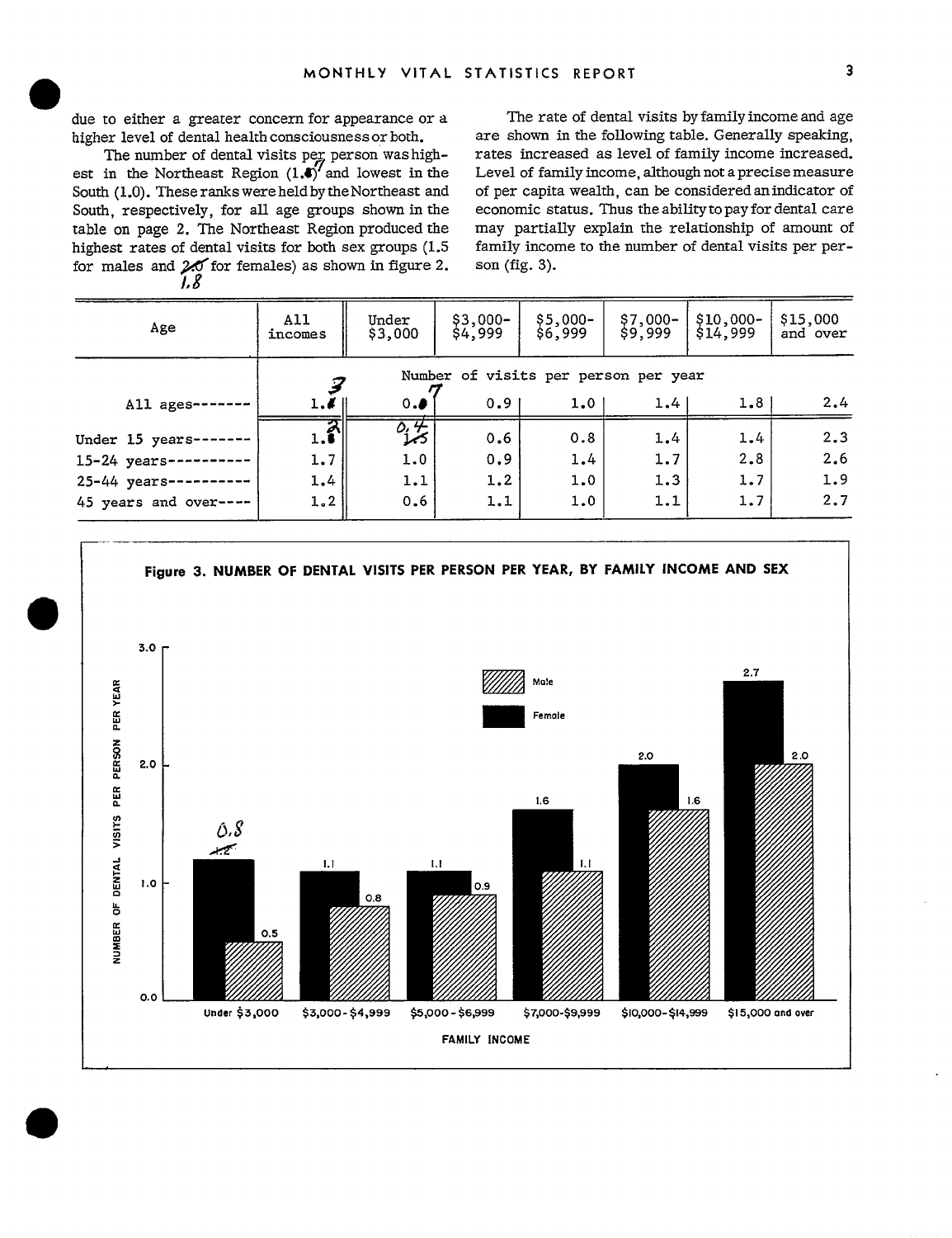| Table 1. Annual number of dental visits and number of dental visits per person per year, by |                                                                    |  |  |  |  |
|---------------------------------------------------------------------------------------------|--------------------------------------------------------------------|--|--|--|--|
|                                                                                             | geographic region, sex, and age: United States, July-December 1968 |  |  |  |  |

|                                   | Geographic region                   |                               |                               |         |          |  |  |  |
|-----------------------------------|-------------------------------------|-------------------------------|-------------------------------|---------|----------|--|--|--|
| Sex and age                       | A11<br>regions                      | Northeast                     | North<br>Central              | South   | West     |  |  |  |
| <b>BOTH SEXES</b>                 |                                     |                               | Number of visits in thousands |         |          |  |  |  |
| All ages--------------            | 259,990<br>   <del>- 36, د</del> عد | 79,539<br>84 <del>,91</del> 5 | $75,781$                      | 58,458  | 46,213   |  |  |  |
| Under 5 years---------------      | 5623<br>11,000                      | 2030<br>$-7,407$              | $\star$                       | ÷       | $\star$  |  |  |  |
| 5-14 years---------------------   | 65,061                              | 17,861                        | 21,248                        | 13,502  | 12,450   |  |  |  |
| 15-24 years--------------------   | 54,618                              | 17,602                        | 16,607                        | 11,609  | 8,800    |  |  |  |
| 25-44 years --------------------  | 63,436                              | 19,725                        | 17,320                        | 14,617  | 11,774   |  |  |  |
| 45-64 years --------------------  | 54,290                              | 17,344                        | 14,223                        | 13,245  | 9,478    |  |  |  |
| 65 years and over--------------   | 16,962                              | 4,977                         | 4,434                         | 4,784   | 2,768    |  |  |  |
| MALE                              |                                     |                               |                               |         |          |  |  |  |
| All ages ------------             | 108,735                             | 35,612                        | 29,267                        | 23,213  | 20,644   |  |  |  |
| Under 5 years ------------------  | 2,393                               | $\star$                       | $\star$                       | ÷.      | $\star$  |  |  |  |
| 5-14 years---------------------   | 29,594                              | 8,796                         | 8,643                         | 6,180   | 5,975    |  |  |  |
| 15-24 years--------------------   | 18,878                              | 6,786                         | 5,167                         | 3,779   | 3,148    |  |  |  |
| 25-44 years--------------------   | 26,246                              | 8,455                         | 6,477                         | 6,386   | 4,928    |  |  |  |
| 45-64 years --------------------- | 25,839                              | 8,030                         | 6,971                         | 5,625   | 5,212    |  |  |  |
| 65 years and over --------------  | 5,785                               | 2,275                         | $\sim$                        | ÷.      | $\star$  |  |  |  |
| FEMALE                            |                                     |                               |                               |         |          |  |  |  |
| All ages ------                   | 151,355<br>جهيهجه                   | 43, I2 T<br>كتلخصيص           | 46,514                        | 35,245  | 25,569   |  |  |  |
| Under 5 years--------------       | 3230<br><del>9,60</del> 6 محمد      | ☀<br>5.136                    | $\star$                       | $\star$ | $\star$  |  |  |  |
| 5-14 years----------------        | 35,467                              | 9,065                         | 12,605                        | 7,322   | 6,475    |  |  |  |
| 15-24 years-------------          | 35,739                              | 10,816                        | 11,441                        | 7,831   | 5,652    |  |  |  |
| 25-44 years ----------------      | 37,190                              | 11,270                        | 10,842                        | 8,231   | 6,847    |  |  |  |
| 45-64 years ----                  | 28,451                              | 9,314                         | 7,252                         | 7,620   | 4,265    |  |  |  |
| 65 years and over ----------      | 11,177                              | 2,702                         | 2,921                         | 3,684   | $\kappa$ |  |  |  |

**e**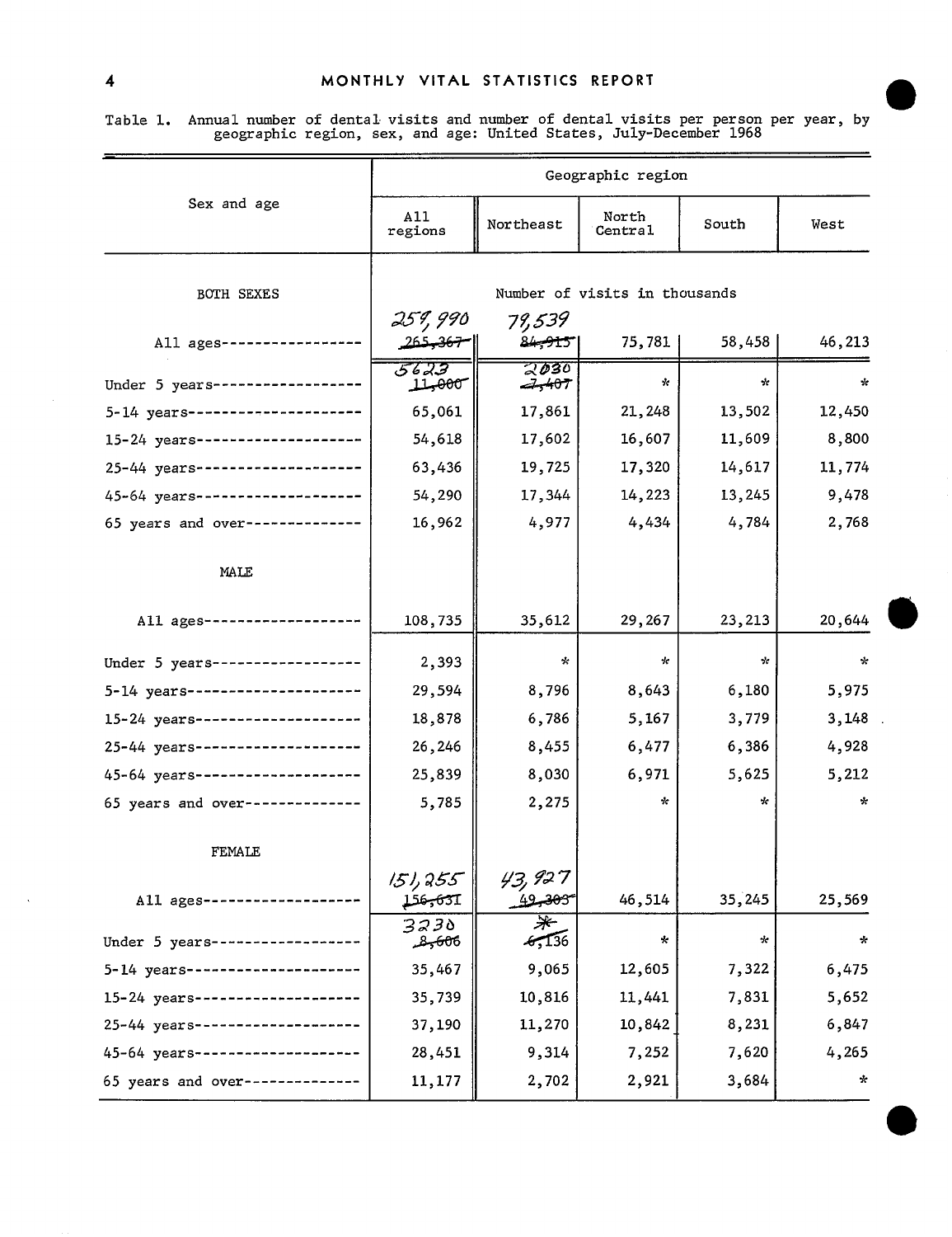**'/** 

Table 1. Annual number of dental visits and number of dental visits per person per year, by geographic region, sex, and age: United States, July-December 1968—Con.

|                                   | Geographic region                         |                                      |                  |         |         |  |  |  |
|-----------------------------------|-------------------------------------------|--------------------------------------|------------------|---------|---------|--|--|--|
| Sex and age                       | A11<br>regions                            | Northeast                            | North<br>Central | South   | West    |  |  |  |
| <b>BOTH SEXES</b>                 |                                           | Number of visits per person per year |                  |         |         |  |  |  |
| All ages------------              | 3<br>1.6                                  | 7<br>1.8                             | 1.4              | 1.0     | 1.4     |  |  |  |
| Under 5 years ------------------  | $\overline{\overline{\cdot \cdot \cdot}}$ | 0.5<br>ابجر                          | $\star$          | $\star$ | $\star$ |  |  |  |
| 5-14 years---------------------   | 1.6                                       | 1.9                                  | 1.8              | 1.1     | 1.7     |  |  |  |
| 15-24 years---------------------  | 1.7                                       | 2.5                                  | 2.0              | 1.1     | 1.6     |  |  |  |
| 25-44 years---------------------  | 1.4                                       | 1.7                                  | 1.4              | 1.1     | 1.5     |  |  |  |
| 45-64 years --------------------  | 1.3                                       | 1.6                                  | 1.3              | 1.1     | 1.5     |  |  |  |
| 65 years and over --------------  | 0.9                                       | 1.0                                  | 0.8              | 0.9     | 1.1     |  |  |  |
| MALE                              |                                           |                                      |                  |         |         |  |  |  |
| All ages ----------               | 1.2                                       | 1.5                                  | 1.1              | 0.8     | 1,3     |  |  |  |
| Under 5 years ------------------  | 0.3                                       | $\star$                              | $\star$          | $\star$ | $\star$ |  |  |  |
| 5-14 years---------------------   | 1,4                                       | 1.9                                  | 1.5              | 0,9     | 1.6     |  |  |  |
| 15-24 years --------------------  | 1.3                                       | 2,1                                  | 1.3              | 0.7     | 1.3     |  |  |  |
| 25-44 years --------------------  | 1.2                                       | 1.5                                  | 1.1              | 1,0     | 1,3     |  |  |  |
| 45-64 years --------------------- | 1.3                                       | 1.6                                  | 1,3              | 1.0     | 1.7     |  |  |  |
| 65 years and over--------------   | 0.7                                       | 1.1                                  | $\star$          | *       | $\star$ |  |  |  |
| <b>FEMALE</b>                     |                                           | 18                                   |                  |         |         |  |  |  |
| All ages ----                     | 1.5                                       | 4.0                                  | 1.6              | 1.1     | 1.5     |  |  |  |
| Under 5 years --------------      | 0.4<br>ەمد                                | ∗<br>بجر2                            | $\star$          | $\star$ | $\star$ |  |  |  |
| 5-14 years---------------------   | 1.8                                       | 2.0                                  | 2.1              | 1.2     | 1.8     |  |  |  |
| 15-24 years --------------------  | 2.1                                       | 2.8                                  | 2.6              | 1.4     | 1.9     |  |  |  |
| 25-44 years --------------------  | 1.5                                       | 1.9                                  | 1.7              | 1.1     | 1.6     |  |  |  |
| 45-64 years --------------------  | 1.3                                       | 1.6                                  | 1.2              | 1.2     | 1.3     |  |  |  |
| 65 years and over--------------   | 1.1                                       | 1.0                                  | 0.9              | 1.2     | $\star$ |  |  |  |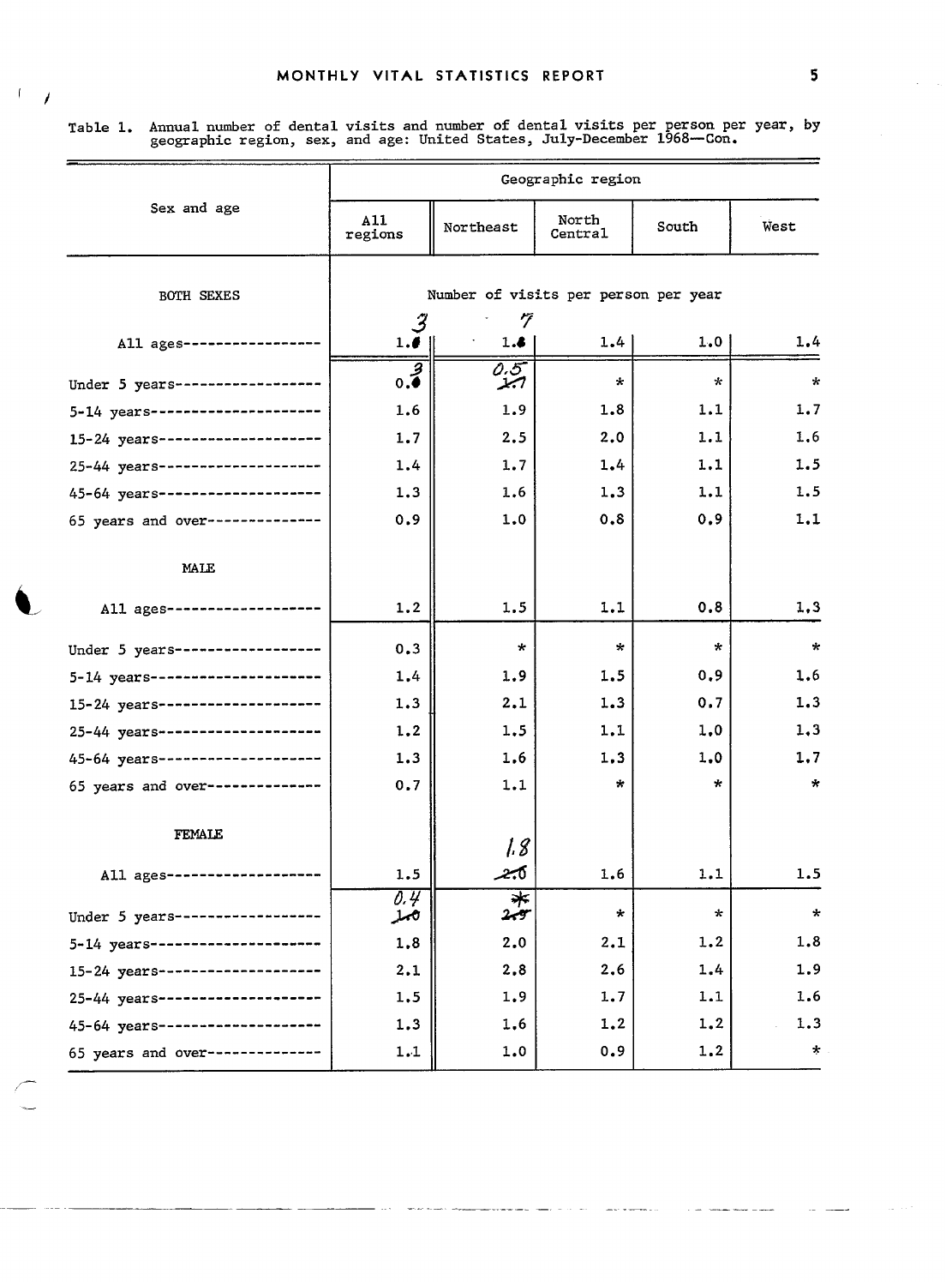## 6 MONTHLY VITAL STATISTICS REPORT

|                            | Family income               |                                         |                     |                     |                     |                       |                      |  |  |  |
|----------------------------|-----------------------------|-----------------------------------------|---------------------|---------------------|---------------------|-----------------------|----------------------|--|--|--|
| Sex and age                | A11<br>incomes <sup>1</sup> | Under<br>\$3,000                        | \$3,000-<br>\$4,999 | \$5,000-<br>\$6,999 | \$7,000-<br>\$9,999 | \$10,000-<br>\$14,999 | \$15,000<br>and over |  |  |  |
| <b>BOTH SEXES</b>          |                             | Number of visits in thousands<br>15,706 |                     |                     |                     |                       |                      |  |  |  |
| All ages -----------       | 265,367                     | 20,583                                  | 23,030              | 36,858              | 56,784              | 67,914                | 49,611               |  |  |  |
| Under 5 years------------  | 11,000                      | ₮<br>8 <del>گه</del> ر                  | $\star$             | $\star$             | $\star$             | $\star$               | $\star$              |  |  |  |
| 5-14 years --------------- | 65,061                      | $\star$                                 | 4,447               | 8,331               | 19,342              | 16,024                | 13,230               |  |  |  |
| 15-24 years--------------  | 54,618                      | 3,950                                   | 3,622               | 8,761               | 10,786              | 16,591                | 9,026                |  |  |  |
| 25-44 years--------------  | 63,436                      | 2,746                                   | 5,023               | 8,830               | 15,201              | 19,064                | 10,125               |  |  |  |
| 45-64 years--------------  | 54,290                      | 2,689                                   | 5,496               | 7,968               | 9,104               | 11,990                | 14,523               |  |  |  |
| 65 years and over--------  | 16,962                      | 3,745                                   | 3,934               | $\star$             | *                   | 2,793                 | 2,283                |  |  |  |
| MALE                       |                             |                                         |                     |                     |                     |                       |                      |  |  |  |
| All ages -------------     | 108,735                     | 4,295                                   | 8,717               | 16,026              | 22,834              | 31,161                | 21,437               |  |  |  |
| Under 5 years------------  | 2,393                       | $\star$                                 | $\star$             | *                   | $\star$             | $\star$               | $\boldsymbol{\pi}$   |  |  |  |
| 5-14 years---------------  | 29,594                      | $\star$                                 | 2,612               | 4,029               | 7,423               | 7,821                 | 5,715                |  |  |  |
| 15-24 years--------------  | 18,878                      | $\star$                                 | *                   | 3,664               | 3,793               | 5,785                 | 3,288                |  |  |  |
| 25-44 years -------------- | 26,246                      | $\star$                                 | $\star$             | 3,665               | 7,159               | 8,039                 | 4,223                |  |  |  |
| 45-64 years -------------  | 25,839                      | $\star$                                 | 2,025               | 3,547               | 3,805               | 7,637                 | 6,740                |  |  |  |
| 65 years and over--------  | 5,785                       | $\star$                                 | ÷                   | $\star$             | $\star$             | $\star$               | $\star$              |  |  |  |
| <b>FEMALE</b>              |                             | 10, 911                                 |                     |                     |                     |                       |                      |  |  |  |
| All ages -------------     | 156,631                     | $+6,287$                                | 14,312              | 20,832              | 33,950              | 36,753                | 28,174               |  |  |  |
| Under 5 years-------       | 8,606                       | $\frac{1}{2028}$                        | *                   | $\star$             | $\star$             | $\star$               | $\star$              |  |  |  |
| 5-14 years----------       | 35,467                      | $\star$                                 | *                   | 4,302               | 11,920              | 8,203                 | 7,516                |  |  |  |
| $15 - 24$ years-------     | 35,739                      | 2,901                                   | 3,002               | 5,097               | 6,994               | 10,806                | 5,738                |  |  |  |
| 25-44 years-----------     | 37,190                      | 2,268                                   | 3,132               | 5,165               | 8,042               | 11,025                | 5,903                |  |  |  |
| 45-64 years---             | 28,451                      | $\star$                                 | 3,471               | 4,421               | 5,299               | 4,353                 | 7,783                |  |  |  |
| 65 years and over----      | 11,177                      | 2,963                                   | 2,644               | *                   | *                   | *                     | *                    |  |  |  |
|                            |                             |                                         |                     |                     |                     |                       |                      |  |  |  |

Table 2. Annual number of dental visits and number of dental visits per person per year, by family income, sex, and age: United States, July-December 1968

 $1$ Includes unknown income.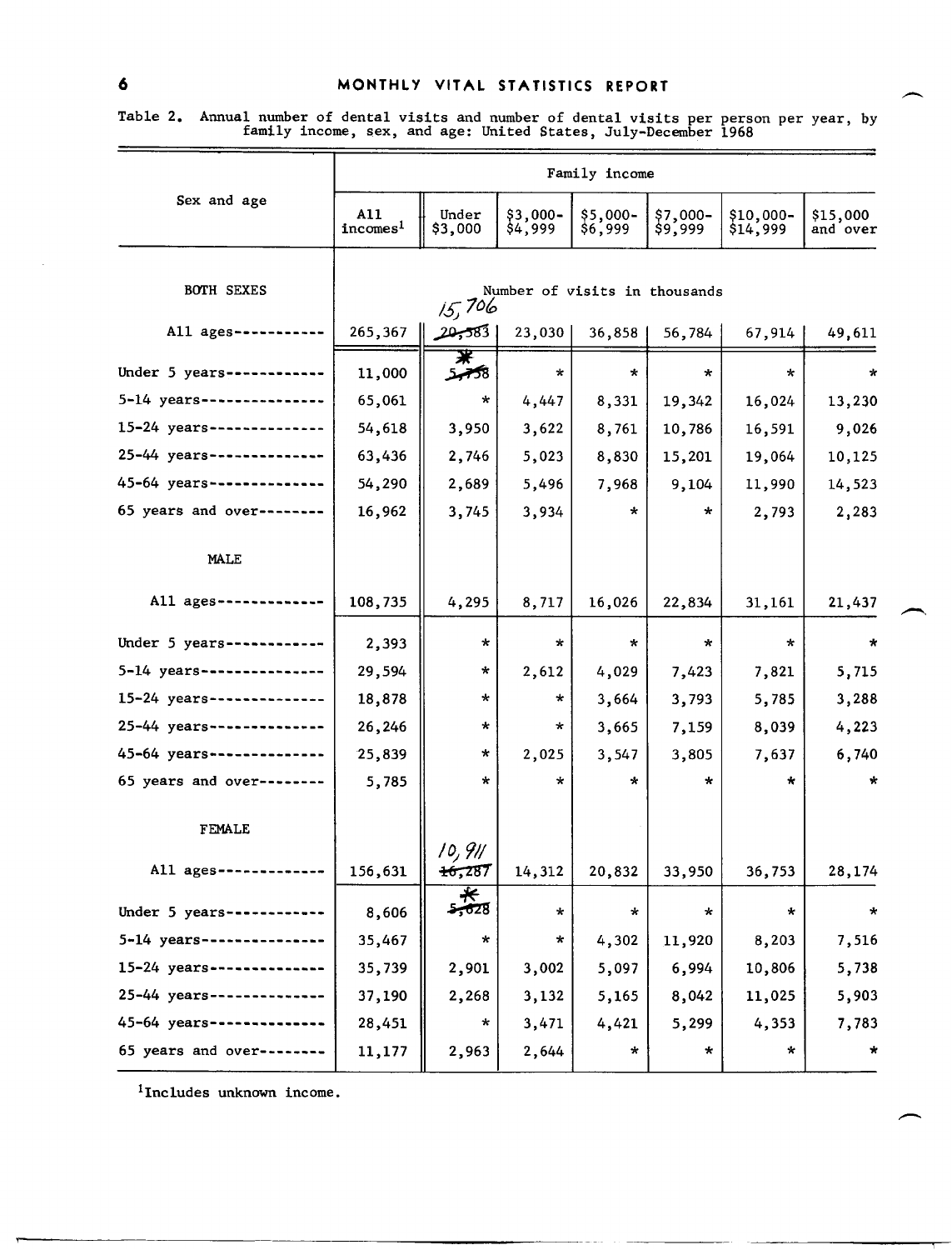## MONTHLY VITAL STATISTICS REPORT

| Table 2. Annual number of dental visits and number of dental visits per person per year, by |  |  |  |
|---------------------------------------------------------------------------------------------|--|--|--|
| family income, sex, and age: United States, July-December 1968-Con.                         |  |  |  |

|                            | Family income               |                                         |                     |                     |                      |                       |                       |  |  |  |
|----------------------------|-----------------------------|-----------------------------------------|---------------------|---------------------|----------------------|-----------------------|-----------------------|--|--|--|
| Sex and age                | A11<br>incomes <sup>1</sup> | Under<br>\$3,000                        | \$3,000-<br>\$4,999 | \$5,000-<br>\$6,999 | $$7,000-$<br>\$9,999 | \$10,000-<br>\$14,999 | \$15,000-<br>and over |  |  |  |
| <b>BOTH SEXES</b>          |                             | Number of visits per person per year    |                     |                     |                      |                       |                       |  |  |  |
| All ages --------          | $\mathcal{C}$<br>1.4        | 7<br>0.9                                | 0.9                 | 1.0                 | 1.4                  | 1.8                   | 2.4                   |  |  |  |
| Under 5 years ------------ | $\overline{0.5}$            | 娄                                       | $\star$             | $\star$             | $\star$              | $\star$               | $\star$               |  |  |  |
| 5-14 years---------------  | 1.6                         | $\star$                                 | 0.9                 | 1.1                 | 2.0                  | 1.8                   | 2, 9                  |  |  |  |
| 15-24 years--------------  | 1.7                         | 1.0                                     | 0.9                 | 1.4                 | 1.7                  | 2.8                   | 2.6                   |  |  |  |
| 25-44 years--------------  | 1.4                         | 1.1                                     | 1.2                 | 1.0                 | 1.3                  | 1.7                   | 1.9                   |  |  |  |
| 45-64 years--------------  | 1.3                         | 0.6                                     | 1.1                 | 1.1                 | 1.1                  | 1.6                   | 2.6                   |  |  |  |
| 65 years and over--------  | 0.9                         | 0.5                                     | 1.0                 | $\star$             | $\star$              | 2.5                   | 2.8                   |  |  |  |
| <b>MALE</b>                |                             |                                         |                     |                     |                      |                       |                       |  |  |  |
| All ages ----------        | 1.2                         | 0.5                                     | 0, 8                | 0.9                 | 1.1                  | 1.6                   | 2.0                   |  |  |  |
| Under $5$ years----------  | 0.3                         | $\star$                                 | $\star$             | $\star$             | $\star$              | $\star$               | $\star$               |  |  |  |
| 5-14 years---------------  | 1.4                         | $\star$                                 | 1.1                 | 1.0                 | 1.4                  | 1.7                   | 2.5                   |  |  |  |
| 15-24 years--------------- | 1.3                         | *                                       | $\star$             | 1, 2                | 1.3                  | 2.0                   | 1.8                   |  |  |  |
| 25-44 years--------------  | 1.2                         | *                                       | $\star$             | 0.9                 | 1.2                  | 1.5                   | 1.7                   |  |  |  |
| 45-64 years--------------  | 1.3                         | $\star$                                 | 1.0                 | 1.1                 | 0.9                  | 1.9                   | 2.3                   |  |  |  |
| 65 years and over -----    | 0.7                         | $\star$                                 | $\star$             | $\star$             | $\star$              | $\star$               | $\star$               |  |  |  |
| FEMALE                     |                             | 0.8                                     |                     |                     |                      |                       |                       |  |  |  |
| All $ages$ ---------       | 1.5                         | يمر                                     | 1.1                 | 1.1                 | 1.6                  | 2,0                   | 2.7                   |  |  |  |
| Under 5 years ------------ | o, 4<br>ابمذ                | <del></del><br>$\boldsymbol{\varkappa}$ | $\star$             | $\star$             | $\star$              | $\star$               | $\star$               |  |  |  |
| 5-14 years---------------- | 1.8                         | $\star$                                 | $\star$             | 1.1                 | 2, 5                 | 1.9                   | 3.4                   |  |  |  |
| 15-24 years--------------  | 2.1                         | 1.4                                     | 1.4                 | 1.5                 | 2,0                  | 3,6                   | 3.3                   |  |  |  |
| 25-44 years--------------  | 1.5                         | 1.4                                     | 1.3                 | 1.1                 | 1.4                  | 2.0                   | 2.1                   |  |  |  |
| 45-64 years--------------  | 1.3                         | *                                       | 1.2                 | 1.1                 | 1.4                  | 1.2                   | 3.0                   |  |  |  |
| 65 years and over--------  | 1.1                         | 0.7                                     | 1.3                 | $\star$             | $\star$              | $\star$               | $\star$               |  |  |  |

 $1$ Includes unknown income.

 $\top$ 

<u> Alexandria de Alexandria de la contrada de la contrada de la contrada de la contrada de la contrada de la co</u>